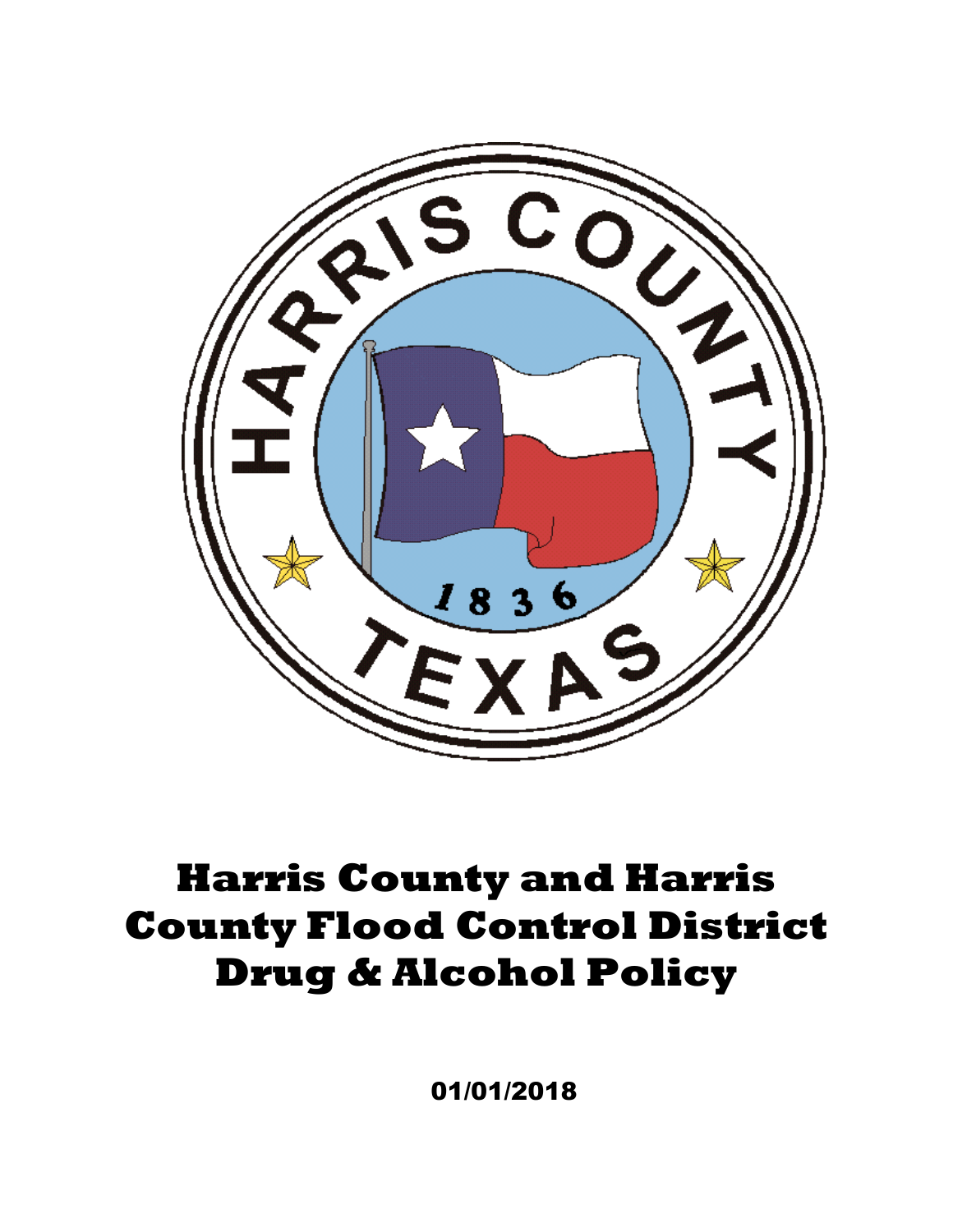# **HARRIS COUNTY AND HARRIS COUNTY FLOOD CONTROL DISTRICT DRUG AND ALCOHOL SCREENING POLICY**

## **I. PURPOSE**

 The purpose of this policy is to provide a safe and drug-free work environment for our clients and our employees and to help prevent accidents and injuries resulting from employees misusing alcohol or abusing illegal drugs, prescription drugs, alcohol, or any other substances that may impair their ability to perform the functions of their jobs safely and effectively, or that may increase the potential for accidents, or substandard performance, or that may tend to undermine the efficiency of the County's operations. This policy will foster and maintain a program to achieve a drug-free workplace. As used herein, the terms "County" or "Harris County" include the Harris County Flood Control District.

 Direct any questions regarding this policy to the Harris County Attorney's Office or the Office of Human Resources & Risk Management.

## **II. SCOPE**

- A. This policy applies to every applicant for employment with and every employee who works in a department under the direction of the Commissioners Court, as well as the Harris County Flood Control District, and every applicant for employment with and every employee who works under an elected or appointed official who chooses to adopt this policy. As used herein, the terms "applicant" and "employee" mean only those applicants and employees covered by this policy and **excludes applicants and employees who are covered by the Drug and Alcohol Screening Policy for Commercial Drivers.**
- B. **All applicants**. Upon receiving a conditional job offer, every applicant, including an applicant for a part-time or seasonal position, is tested for the presence of the drug groups set forth in this policy. Generally, applicants are not accepted for employment until the negative test results are provided to the County. However, in certain very limited situations and only with the prior approval of the Director of Human Resources & Risk Management or the Elected Official who has adopted this policy, a department may schedule someone to work when that person has received a conditional job offer and submitted a specimen for testing under this policy. But if the test results are positive, then the individual is terminated immediately.
- C. **Safety-sensitive**. Employees who work in safety-sensitive positions are subject to random testing for drugs and alcohol. Additionally, before assuming a safetysensitive position, current employees must pass a drug test as required for all applicants.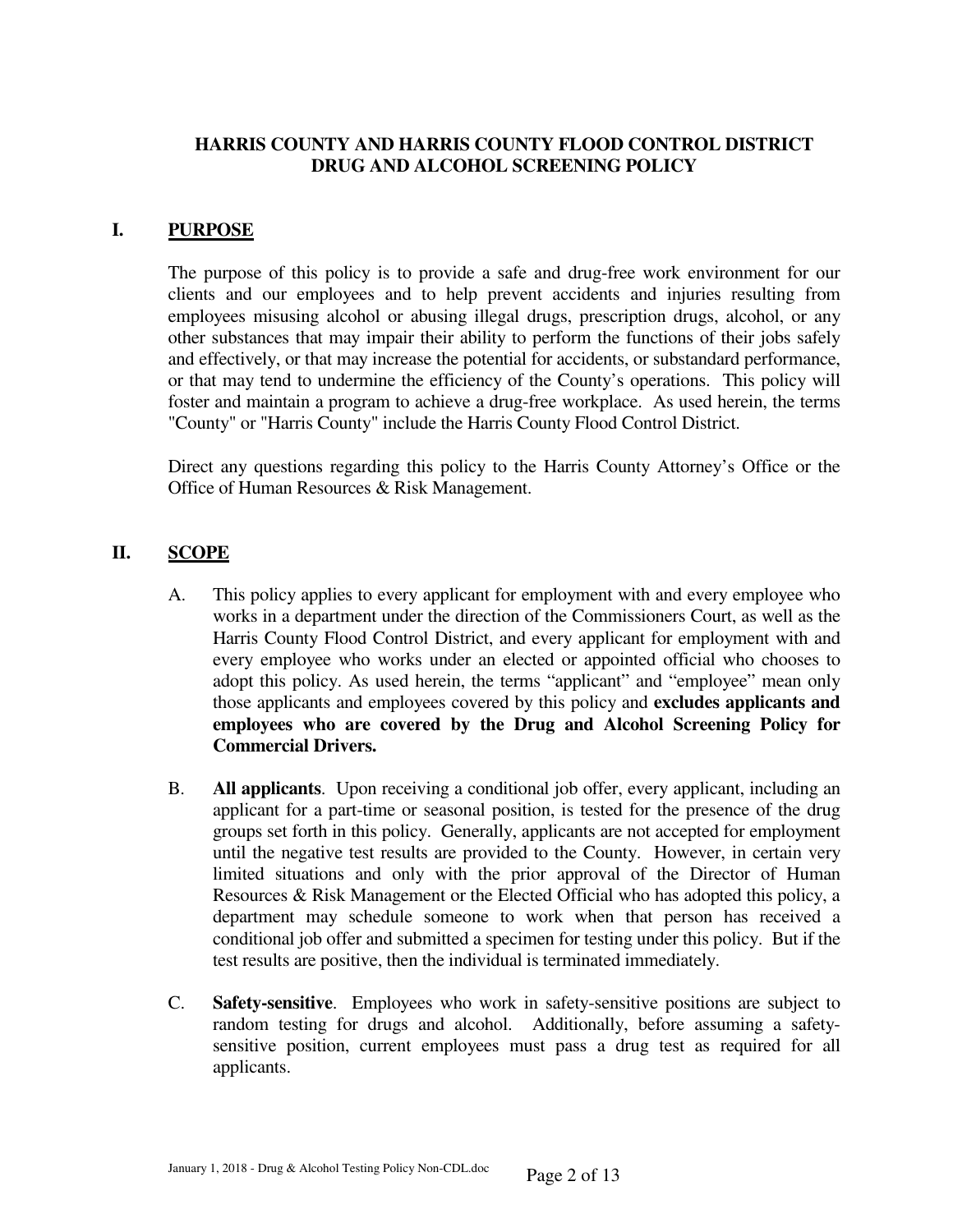- D. **Reasonable-suspicion.** Every employee is subject to testing if there is reasonable suspicion to believe that the employee has violated the prohibitions of this policy while in the course and scope of employment.
- E. Each department under the direction of the Commissioners Court and every elected or appointed official who chooses to adopt this policy must establish internal procedures for meeting the requirements of this policy.

# F. **ALL APPLICANTS AND EMPLOYEES MUST RECEIVE A COPY OF THIS POLICY AND MUST ACKNOWLEDGE IN WRITING THAT THEY HAVE RECEIVED AND READ THE POLICY.**

# **III. DEFINITIONS**

- A. **"Alcohol" –** The intoxicating agent in beverage alcohol, ethyl alcohol, or other low molecular weight alcohols, including methyl or isopropyl alcohol.
- B. **"Alcohol Concentration" -** The alcohol in a volume of breath expressed in terms of grams of alcohol per 210 liters of breath as indicated by an EBT.
- C. **"Applicant" -** Includes both an applicant for employment and an employee desiring to transfer from a nonsafety-sensitive position to a safety-sensitive position.
- D. **"Certified Laboratory" or "Laboratory" –** Any U.S. laboratory certified by the Department of Health and Human Services under the National Laboratory Certification Program to perform DOT drug and alcohol screening.
- E. **"Conviction for a criminal drug statute violation" -** A finding of guilt or imposition of sentence, including deferred adjudication or probation, by any judicial body charged with the responsibility to determine violations of federal or state criminal drug statutes.
- F. **"DOT"**  The United States Department of Transportation.
- G. **"EBT"** A device approved by the National Highway Traffic Safety Administration for the evidential testing of breath at the .02 and .04 alcohol concentrations. This testing device is selected from among those listed on the Conforming Products List of Evidential Breath Measurement Devices published in the Federal Register from time to time by the National Highway Traffic Safety Administration.
- H. **"Illegal Drug" -** Any drug that cannot be obtained legally or any prescription drug that has not been legally obtained or that has been legally obtained and is not being used in accordance with the prescribed dosage. Examples of illegal drugs include, but are not limited to, cocaine, heroin, phencyclidine (PCP), inhalants, and cannabis substances such as marijuana and hashish.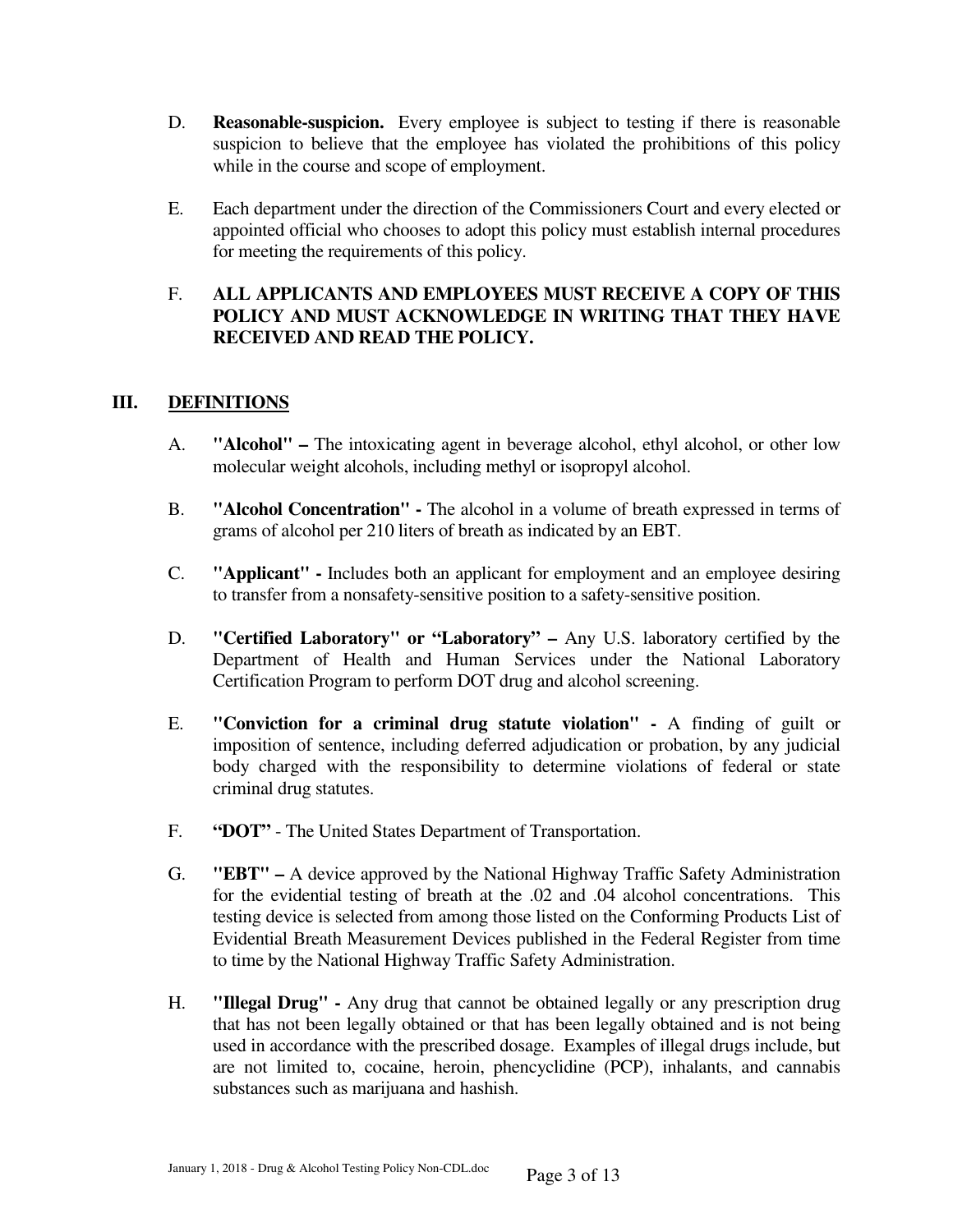- I. **"Legal Drug" -** Any prescribed drug or over-the-counter drug the individual has legally obtained and is using in accordance with the prescribed or recommended dosage.
- J. **"Medical Review Officer" -** A licensed physician retained by Harris County to receive Laboratory results generated by this policy who is responsible for interpreting and evaluating a confirmed positive drug test result. The Medical Review Officer may be an employee of the Laboratory conducting the testing if the Laboratory establishes a clear separation of functions to prevent any appearance of a conflict of interest, including assuring that the Medical Review Officer has no responsibility for, and is not supervised by or the supervisor of, anyone who has responsibility for the testing or quality control operations of the Laboratory.
- K. **"Possession" -** To have on one's person, in one's personal effects, in one's vehicle, or under one's control.
- L. **"Reasonable suspicion"** An articulable belief, based upon specific facts or incidents and reasonable conclusions drawn from those facts or incidents. Facts or incidents which constitute reasonable suspicion may include, but are not limited to, the following:
	- (i) observation of alcohol or illegal drug use;
	- (ii) observations of alcohol, illegal drugs, or drug paraphernalia on the person, or within an area under the person's immediate control;
	- (iii) a pattern of abnormal or erratic behavior, including the observation of physical symptoms of alcohol or illegal drug use; or
	- (iv) Employee involvement in **either**
		- a work-related accident **or**
		- a vehicular collision while operating a vehicle as defined in this policy **and**
		- where there is also reason to believe that the employee may have been at fault in causing the accident or vehicular collision (i.e., if the employee was issued a moving citation in connection with a collision).
- M. **"Safety-Sensitive Position"** A position involving job duties which if performed with inattentiveness, errors in judgment, or diminished coordination, dexterity, or composure may result in mistakes that could present a real or imminent threat to the personal health and safety of the employee, coworkers, or the public. Employees who operate a vehicle as part of their regularly assigned, routinely performed job duties are in safety-sensitive positions. Departments designate which of their positions are safety-sensitive and provide a list of such positions to the Director of the Office of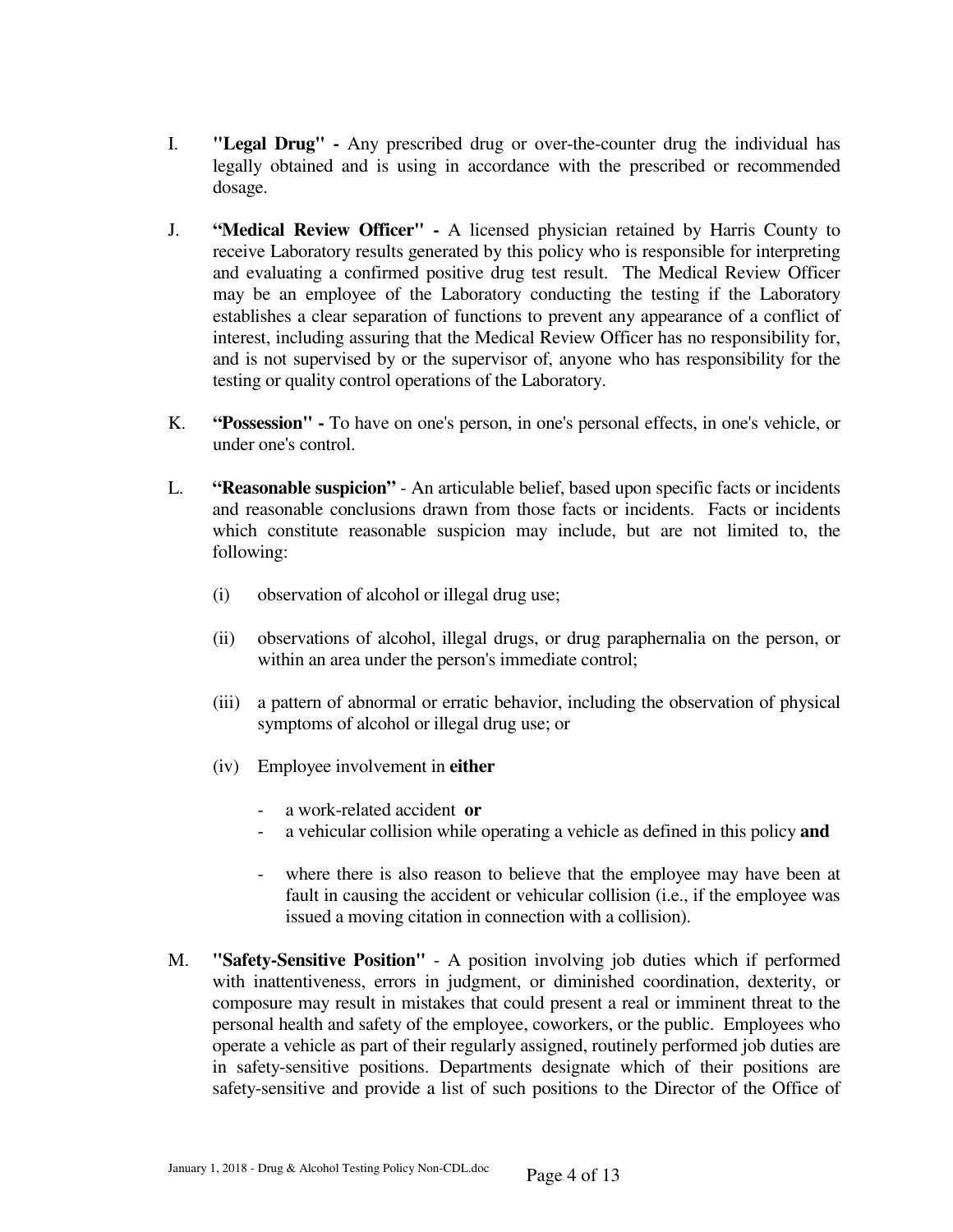Human Resources & Risk Management or his designee who maintains a master list of safety-sensitive positions subject to random testing. Employees are notified that they hold safety-sensitive positions and are subject to random drug and alcohol testing.

- N. **"Vehicle" -** Any motorized equipment, whether County owned or not, used on public or nonpublic roadways or rights-of-way in the course and scope of employment. This specifically includes, but is not limited to, tractors, lift trucks, and automobiles.
- O. **"Training"** The Office of Human Resources & Risk Management conducts training and education programs for employees and supervisors, including a drug-free awareness program designed to inform employees about the dangers of drug and alcohol use/abuse and the County's policies concerning substance abuse.

# **IV. PROHIBITIONS**

- A. Employees are prohibited from reporting for work or remaining on duty with an alcohol concentration of .02 or higher or when using illegal drugs. Employees in safety-sensitive positions are prohibited from performing safety-sensitive functions within four hours after drinking alcoholic beverages regardless of the alcohol concentration in their breath.
- B. The use, possession, distribution, or sale of alcohol or illegal drugs by any employee during working hours, while on County property, or while operating or riding upon vehicles while in the course and scope of employment is prohibited. Employees must notify their supervisor or designated Department representative of a conviction for a criminal drug or alcohol statute violation no later than five days after such conviction. The supervisor or designated Department representative must then report the conviction to the Director of the Office of Human Resources & Risk Management.
- C. It is not a violation of this policy for any employee with a current, valid prescription for a drug to use, possess, or be under the influence of such drug in the manner and for the purposes prescribed, if such use **does not** affect the employee's performance or create a risk to the safety of the employee or to others. Employees are responsible for learning of the possible effects of prescription and non-prescription drugs they use while working and must notify their supervisor or designated Department representative of such use and of the possible side effects of such drugs or medications. The County may, at its discretion, require employees in safety-sensitive positions to refrain from working while taking *any* drug or medication, or require such employees to obtain written authorization from their physician regarding their ability to perform their essential job duties safely while taking the medication.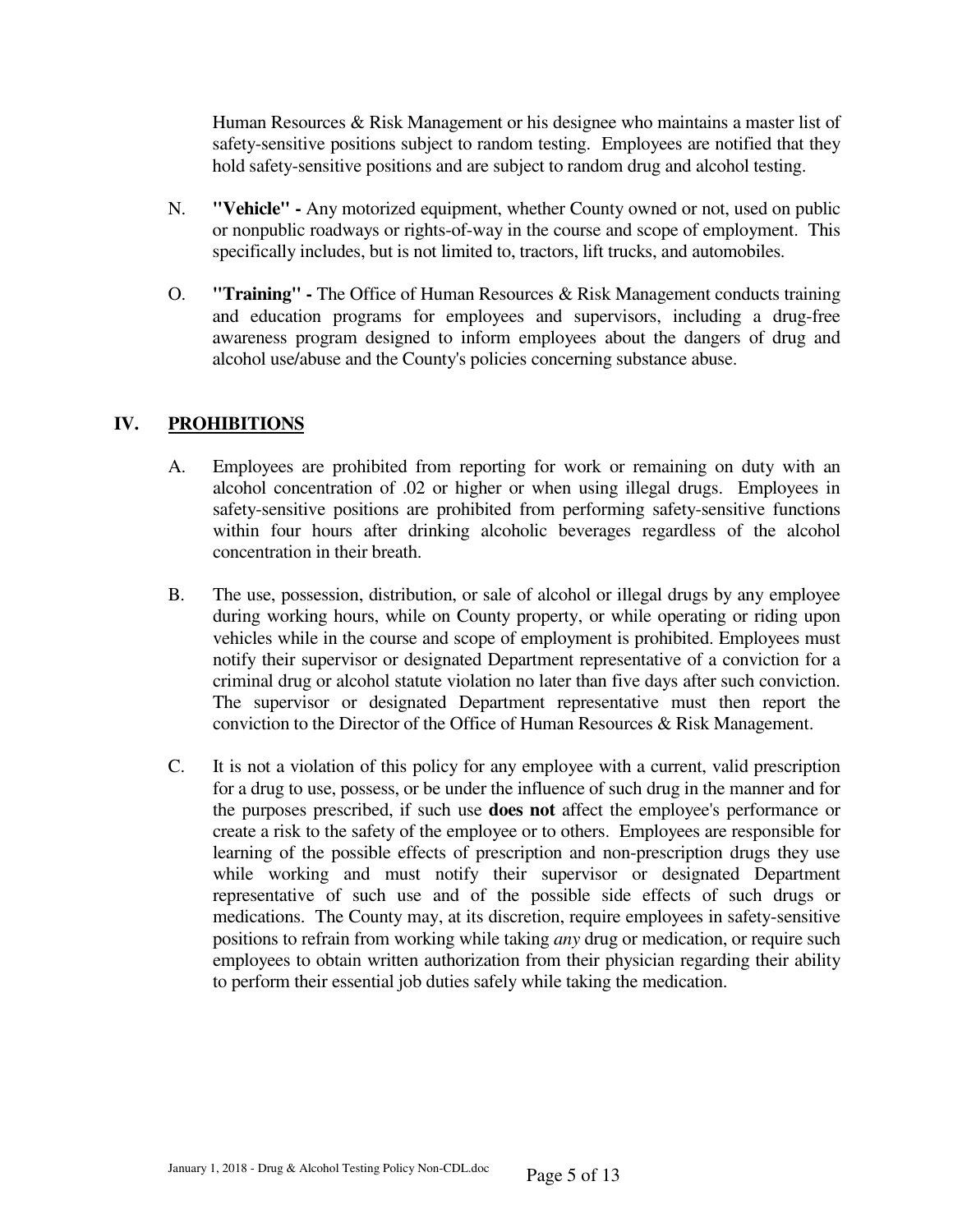#### **V. CONSENT TO DRUG AND ALCOHOL SCREENING**

 Anyone tested pursuant to this policy must sign a consent form authorizing the drug and/or alcohol screening and permitting limited disclosure of the results. The results may be disclosed to the Director of the Office of Human Resources & Risk Management or to other persons he designates to receive such confidential information. The consent form contains the following information:

- (1) Acknowledgment that the applicant and/or employee has been notified of the drug and alcohol screening policy;
- (2) The consequences of a refusal to have the drug and/or alcohol screening;
- (3) The procedure for confirming a positive test result; and
- (4) The consequences of a confirmed positive test result from the drug and/or alcohol screening.

# **VI. TESTING PROCEDURES FOR THE DRUG SCREENING**

- A. Urine samples are tested at a Certified Laboratory to detect the prohibited drug levels set out in Section X of this policy. All drug tests are conducted at the County's expense with the exception of the split specimen tests discussed in Section XIV. The Laboratory conducting the test maintains written procedures in accordance with DOT requirements to ensure privacy, prevention of tampering, and chain of custody methods, including correct identification, labeling, and storage of all test samples. A copy of these procedures is available at the Laboratory to each job applicant and employee upon request. The Laboratory certifies that methods of analysis are state of the art, including the use of immunoassay techniques for initial test results and gas chromatography/mass spectrometry for confirmatory test results.
- B. A Medical Review Officer receives, reviews, and interprets drug test results; confers directly with the applicant or employee to determine alternate medical explanations for positive test results; and notifies applicants, employees, and the appropriate Elected Official, Department Head, or designee of confirmed, positive drug test results.

#### **VII. TESTING PROCEDURES FOR THE ALCOHOL SCREENING**

 A. All alcohol breath tests are conducted at County expense. A copy of these procedures is available to each employee upon request.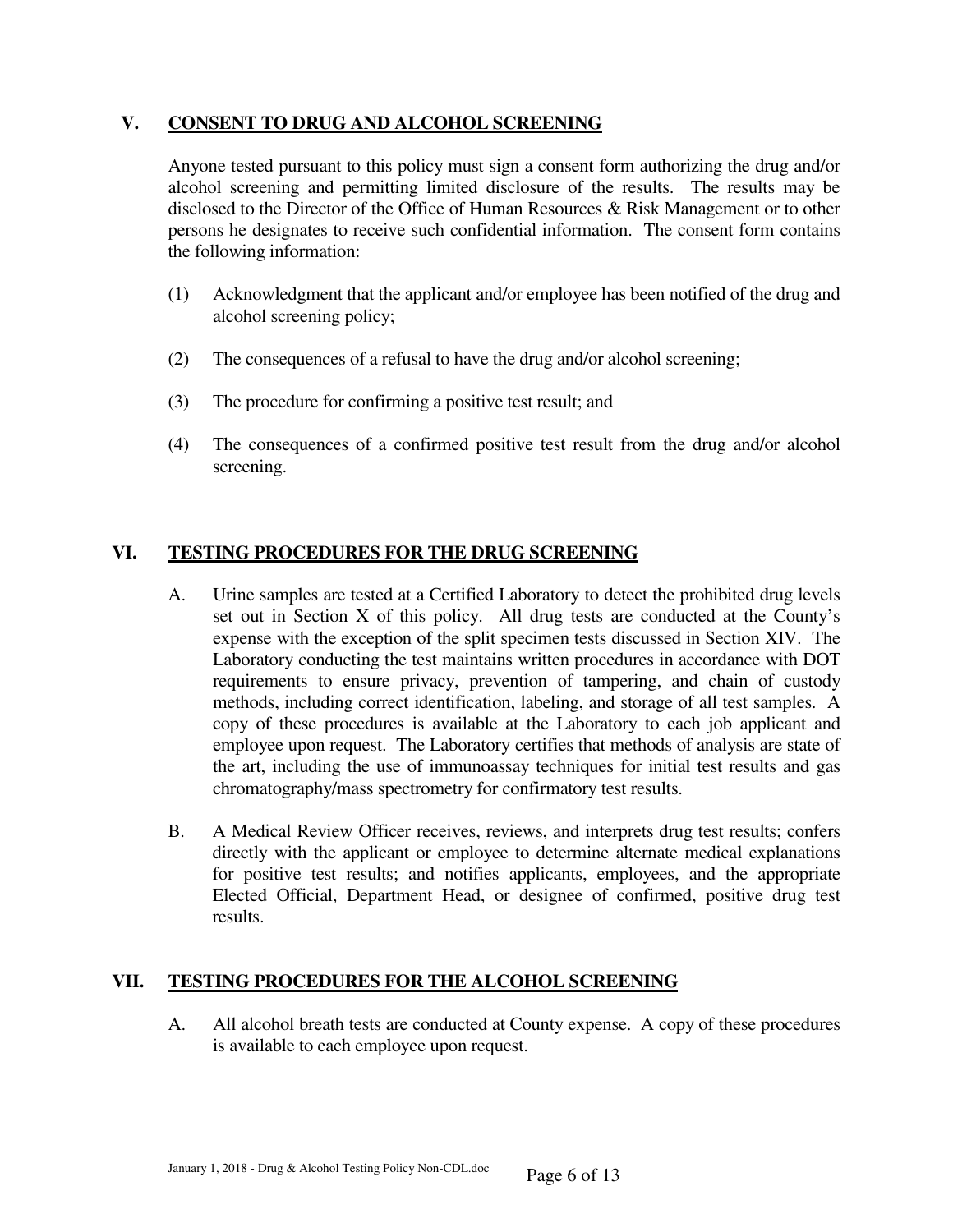- B. An EBT is used to detect and measure the presence of alcohol. If the result of the initial screening EBT test is an alcohol-concentration of 0.02 or greater, a confirmation EBT test is performed after the expiration of a period of not less than fifteen minutes to confirm that the test has properly measured the alcohol concentration. The confirmation test performed on an EBT meets the requirements set out in 49 C.F.R. Part 40.
- C. All alcohol tests are conducted by breath alcohol technicians trained in using EBTs and alcohol testing procedures as evidenced by successful completion of a course of instruction which, at a minimum, provides training in the principles of EBT methodology, operation, and calibration checks, the fundamentals of breath analysis for alcohol content, procedures for obtaining a breath sample, and interpreting and recording EBT results.
- D. The appropriate Elected Official, Department Head, or designee receives the EBT results and notifies the employee or applicant of the results.

## **VIII. REASONABLE SUSPICION TESTING**

- A. A drug and alcohol test must be conducted within two hours of any event defined in Section III. L. (iv). If the tests are not administered within two hours, the supervisor or designated Department representative must document why the tests were not administered timely and place a copy of the explanation in the employee's separate medical file.
- B. Employees are responsible for notifying their supervisor or designated Department representative as soon as medically practical after every event defined in Section III. L. (iv). Failure to notify the supervisor or designated Department representative may result in disciplinary action, up to and including termination.
- C. Employees are subject to testing if, while in the course and scope of employment, there is reasonable suspicion to believe that they are in violation of this policy. Supervisors who suspect that an employee is violating the policy must immediately provide the appropriate Elected Official, Department Head, or their designee with a written request for testing the employee. The written request must set out the specific facts, symptoms, or observations that form the basis of the determination that reasonable suspicion exists to test the employee. Upon receipt of the request, the Elected Official, Department Head, or their designee makes a final decision whether reasonable suspicion exists. If the test is authorized the supervisor or designated Department representative contacts the employee and schedules an immediate drug and/or alcohol test. The drug and/or alcohol test is conducted in accordance with the procedures established by this policy.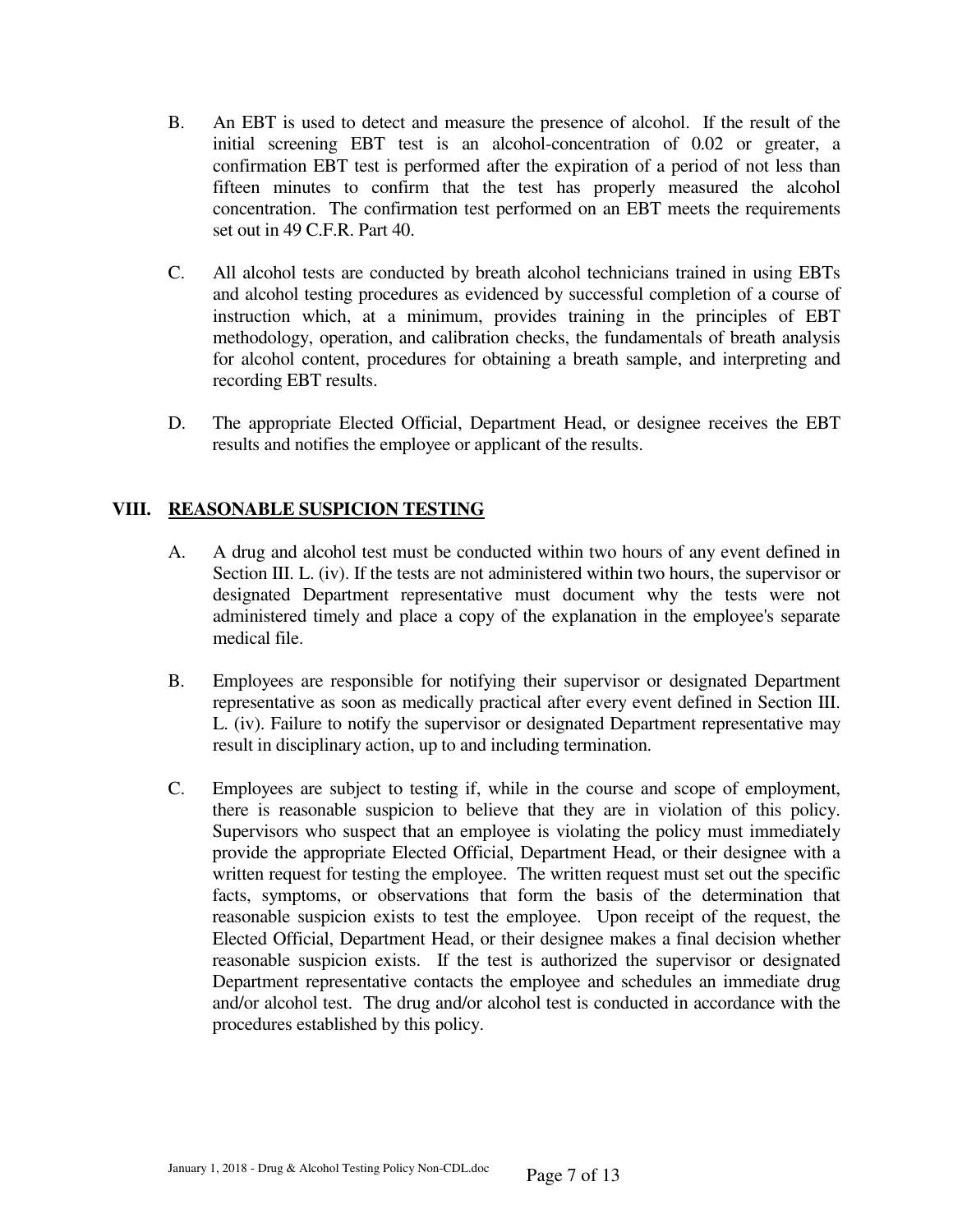#### **IX. RANDOM TESTING**

- A. The random testing program is conducted and administered through personnel designated by the Elected Official, Department Head or their designee. The Office of Human Resources & Risk Management maintains a current list of safetysensitive positions subject to random testing under this policy.
- B. The testing provider randomly selects a number of employees from the test group for testing. Once the employees to be tested are selected, the Elected Official, Department Head or their designee immediately notifies the employees that they have been randomly selected. Testing is conducted immediately upon receipt of notice. After testing has been completed, the employees tested are returned to the selection pool so that all employees in a test group are always eligible to be chosen. (Under this arrangement, it is possible that an employee may be tested two or more times within the same year. Conversely, it is possible that an employee may not be tested at all within a year.) An employee who is absent from work on either paid or unpaid leave when selected for testing may be excused from the test at the department's discretion.

# **XII. PROHIBITED DRUG LEVELS**

 The drug testing under this policy will adhere to 49 C.F.R. Part 40, as amended. The initial drug screening is an enzyme immunoassay techniques (EMIT) test to detect the following prohibited drug group levels:

| <b>Substance</b> |                                                                          | <b>EMIT Cut-Off Level</b> |
|------------------|--------------------------------------------------------------------------|---------------------------|
| 1.               | Marijuana metabolites (THCA)                                             | $50$ ng/mL                |
| 2.               | Cocaine metabolites (Benzoylecgonine)                                    | $150$ ng/mL               |
| 3.               | Codeine/Morphine                                                         | $2000$ ng/mL              |
| 4.               | Hydrocodone/Hydromorphone                                                | $300$ ng/mL               |
| 5.               | Oxycodone/Oxymorphone                                                    | $100$ ng/mL               |
| 6.               | 6-Acetylmorphine (Heroin)                                                | $10$ ng/mL                |
| 7.               | Phencyclidine (PCP)                                                      | $25$ ng/mL                |
| 8.               | Amphetamine/Methamphetamine                                              | $500$ ng/mL               |
| 9.               | Methylenedioxymethamphetamine (MDMA)/<br>Methylenedioxyamphetamine (MDA) | $500$ ng/mL               |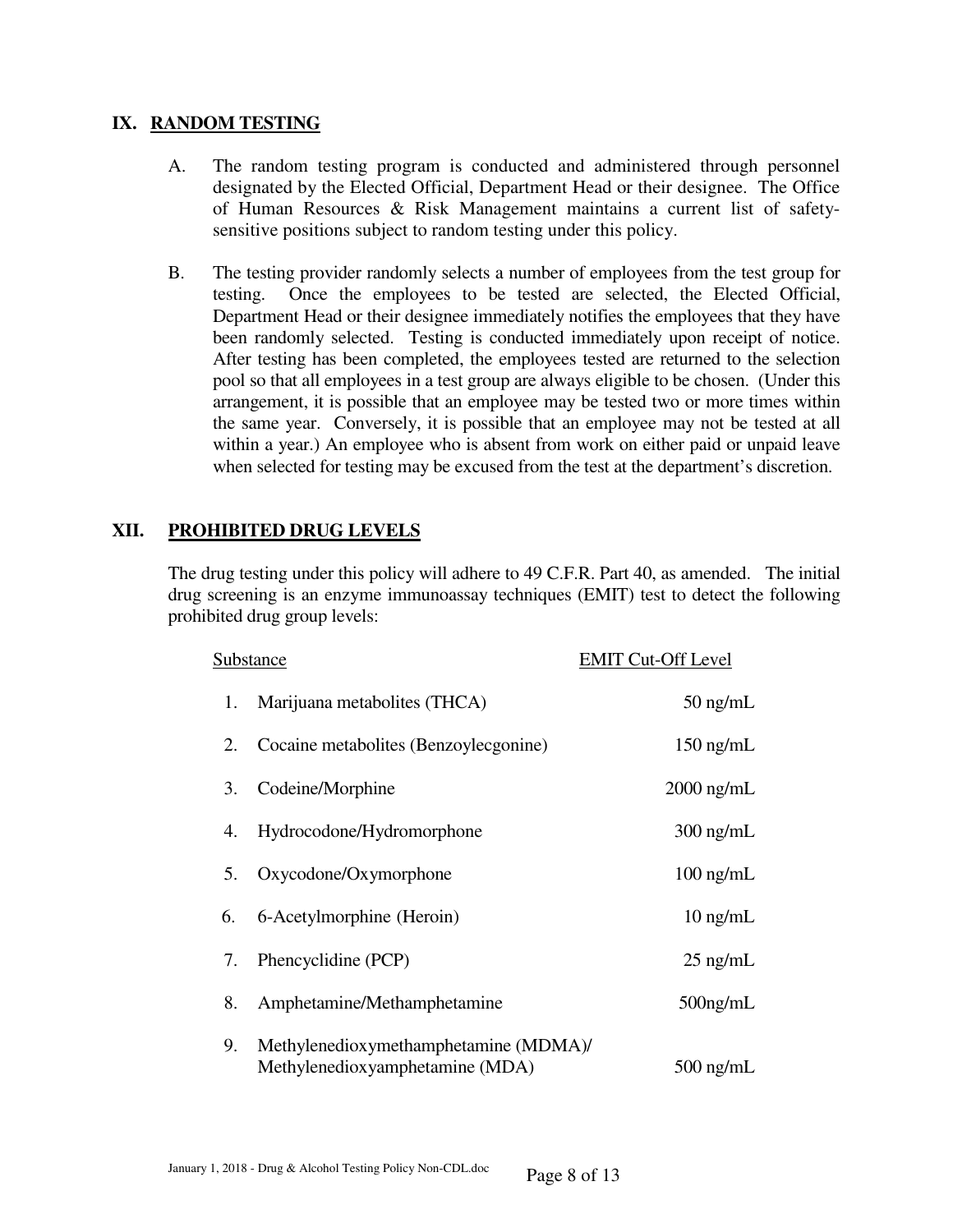All specimens identified as positive on the initial test are confirmed using gas chromatography/mass spectrometry (GC/MS) techniques.

The confirmation test conducted is given to detect the following prohibited drug group levels:

| <b>Substance</b> |                                                                          | GC/MS Cut-Off Level |
|------------------|--------------------------------------------------------------------------|---------------------|
| 1.               | Marijuana metabolites (THCA)                                             | $15$ ng/mL          |
| 2.               | Cocaine metabolites (Benzoylecgonine)                                    | $100$ ng/mL         |
| 3.               | Codeine/Morphine                                                         | $2000$ ng/mL        |
| 4.               | Hydrocodone/Hydromorphone                                                | $100 \text{ ng/mL}$ |
| 5.               | Oxycodone/Oxymorphone                                                    | $100$ ng/mL         |
| 6.               | 6-Acetylmorphine (Heroin)                                                | $10$ ng/mL          |
| 7.               | Phencyclidine (PCP)                                                      | $25$ ng/mL          |
| 8.               | Amphetamine/Methamphetamine                                              | $250$ ng/mL         |
| 9.               | Methylenedioxymethamphetamine (MDMA)/<br>Methylenedioxyamphetamine (MDA) | $250$ ng/mL         |

 Both tests are performed before any notice of a positive drug test result is provided to the County.

# **XI. STATUS OF EMPLOYEES PENDING RECEIPT OF DRUG AND/OR ALCOHOL TEST**

 Upon completion of a drug and/or alcohol test based upon reasonable suspicion, an employee cannot return to work until the results of the test are given to the designated Department representative. The employee is placed on unpaid leave pending receipt of the test results unless the employee desires to take vacation leave or compensatory leave as authorized under the Personnel Regulations. The Department will help the employee arrange transportation to the testing facility and home. Employees tested based upon reasonable suspicion must not drive any vehicle while in the course and scope of employment until the results from the drug and/or alcohol tests are received. Employees are responsible for verifying with the designated Department representative when they may return to regular working duties.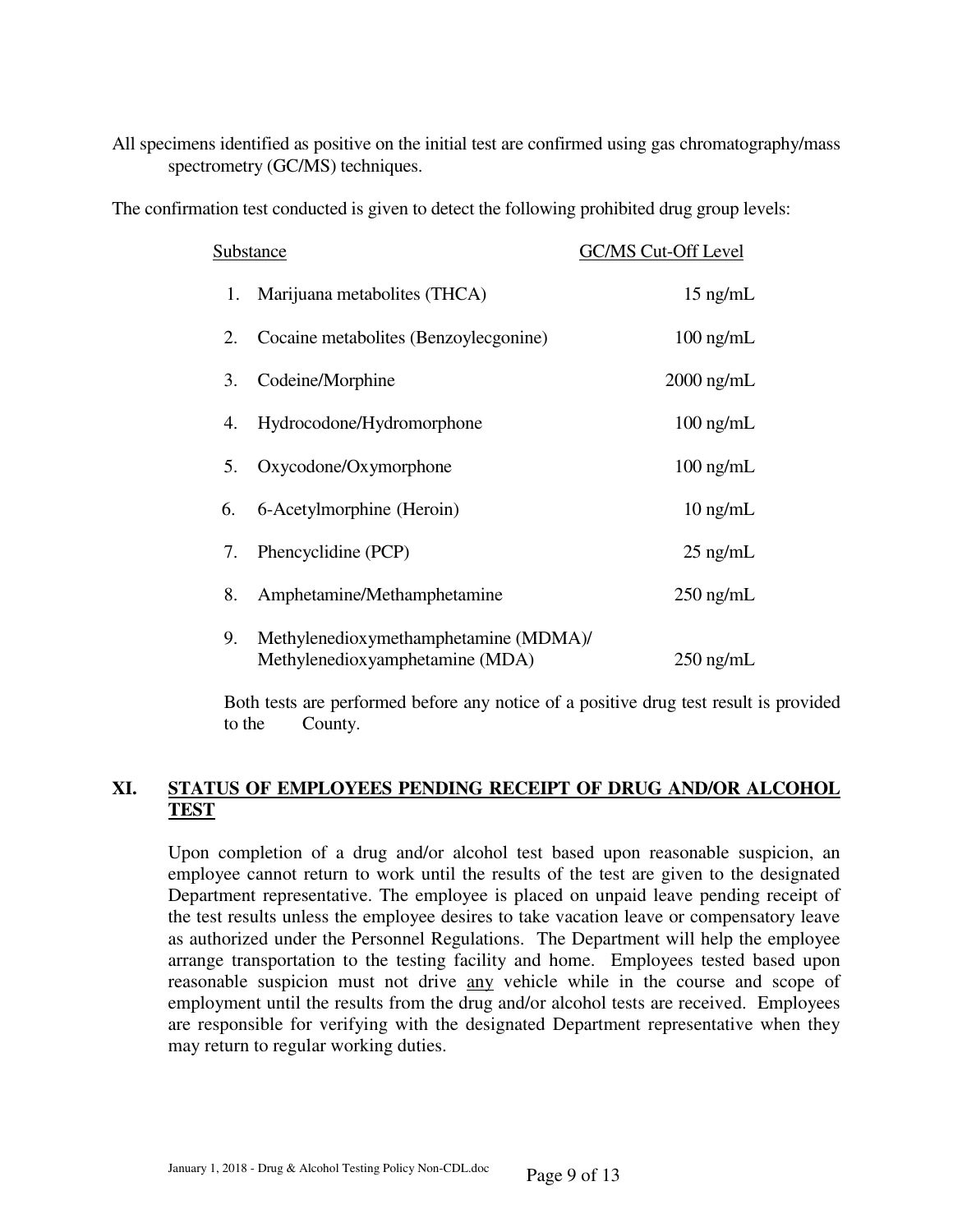## **XII. CONSEQUENCES OF A POSITIVE DRUG TEST FOR APPLICANTS**

- A. An applicant who refuses to take a drug test under this policy is ineligible for hire. Conduct considered as *refusing* a test include:
	- Failure to appear for any test.
	- Failure to remain at the testing site until the testing process is completed.
	- Failure to cooperate with any part of the testing process.
	- Failure to take a second test when directed to do so.
	- Failure to undergo a medical evaluation as part of a "shy bladder" or "shy lung" procedures.
	- Providing an adulterated or substituted urine specimen.
- B. An applicant who has a confirmed positive test result for illegal drugs is not qualified for employment. Six months must elapse from the date of a confirmed positive test result before an applicant may reapply for employment.

# **XIII. CONSEQUENCES OF A POSITIVE DRUG AND/OR ALCOHOL TEST FOR EMPLOYEES**

- A. Employees who refuse to take a drug and/or alcohol test under this policy are terminated. Conduct considered as *refusing* a test include:
	- Failure to appear for any test.
	- Failure to remain at the testing site until the testing process is completed.
	- Failure to cooperate with any part of the testing process.
	- Failure to take a second test when directed to do so.
	- Failure to undergo a medical evaluation as part of a "shy bladder" or "shy lung" procedures.
	- Providing an adulterated or substituted urine specimen.
- B. Employees who have a confirmed positive test result for illegal drugs or a confirmed alcohol concentration of .02 or greater are subject to disciplinary action, up to and including termination. Department Heads determine the appropriate disciplinary action. Department heads that choose not to terminate an employee under this subsection must give the employee a mandatory referral to the Employee Assistance Program.
- C. An employee who is terminated for refusing to take a drug and/or alcohol test or who is terminated for having a positive drug and/or alcohol test may be eligible for rehire provided the employee is willing to take another drug and/or alcohol test. However, six months must elapse before such individuals may reapply for employment. Any decisions to rehire will include, but will not be limited to, consideration of the former employee's past work record and current qualifications, results of the drug test at the time of application for reemployment, as well as the County's current needs and requirements.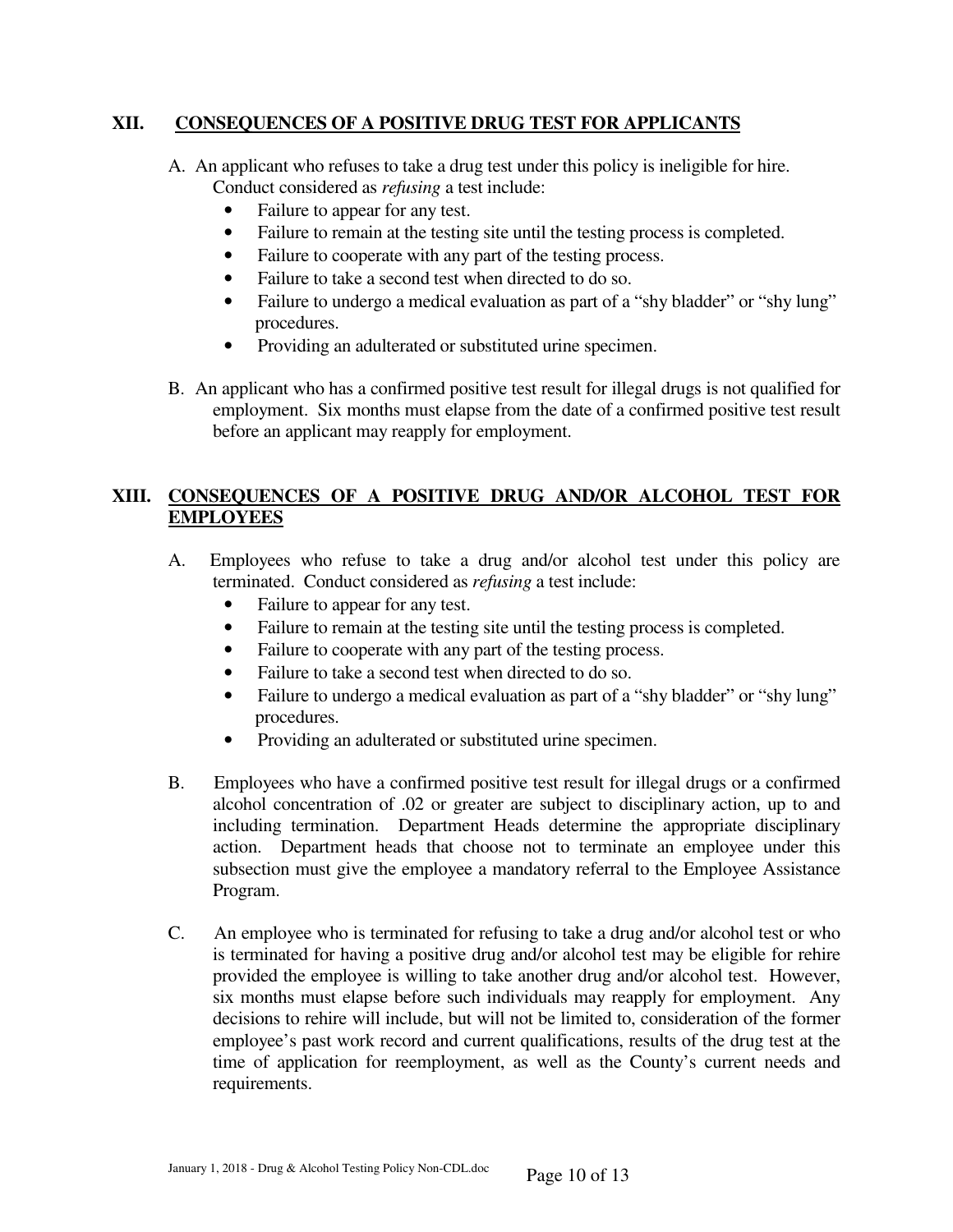# **XIV. SPLIT SPECIMEN TESTING OF URINE SPECIMENS**

- A. An individual who tests positive for illegal drugs or who provides an adulterated or substituted specimen may have an independent test performed, at his or her expense, of a portion of the specimen that yielded the positive, adulterated, or substituted result. The individual must request an independent test within 72 hours of receiving notification of a confirmed positive test result or of an adulterated or substituted specimen. The independent test must be conducted by a Certified Laboratory. Upon written authorization from the individual, a portion of the specimen is delivered by the testing Laboratory to the Laboratory selected by the individual. If this second test result is negative for illegal drugs and neither adulterated nor substituted, records of the original test are treated as records of a negative test result. An individual who is reinstated based on the results of an independent test may be reimbursed for the actual cost of the second test, but in no event will reimbursement exceed the amount the County paid for the initial test.
- B. An individual's inability to pay for a split specimen test will not preclude the testing.

# **XV. CONFIDENTIALITY**

- A. All information relating to the drug and/or alcohol screening is confidential unless disclosure is otherwise required by law, court order, or the applicant's or employee's consent. Disclosure of the results of the drug and/or alcohol screening to any unauthorized county employee, agent, or person without permission of the person tested is strictly prohibited.
- B. All records of unconfirmed and negative test results are maintained in accordance with all applicable laws and regulations. Records of test results and medical information, if any, are maintained in secure files separate from the applicant or employee's personnel file.

# **XVI. EFFECTIVE DATE**

This policy and procedures contained herein shall become effective on **January 1, 2018** .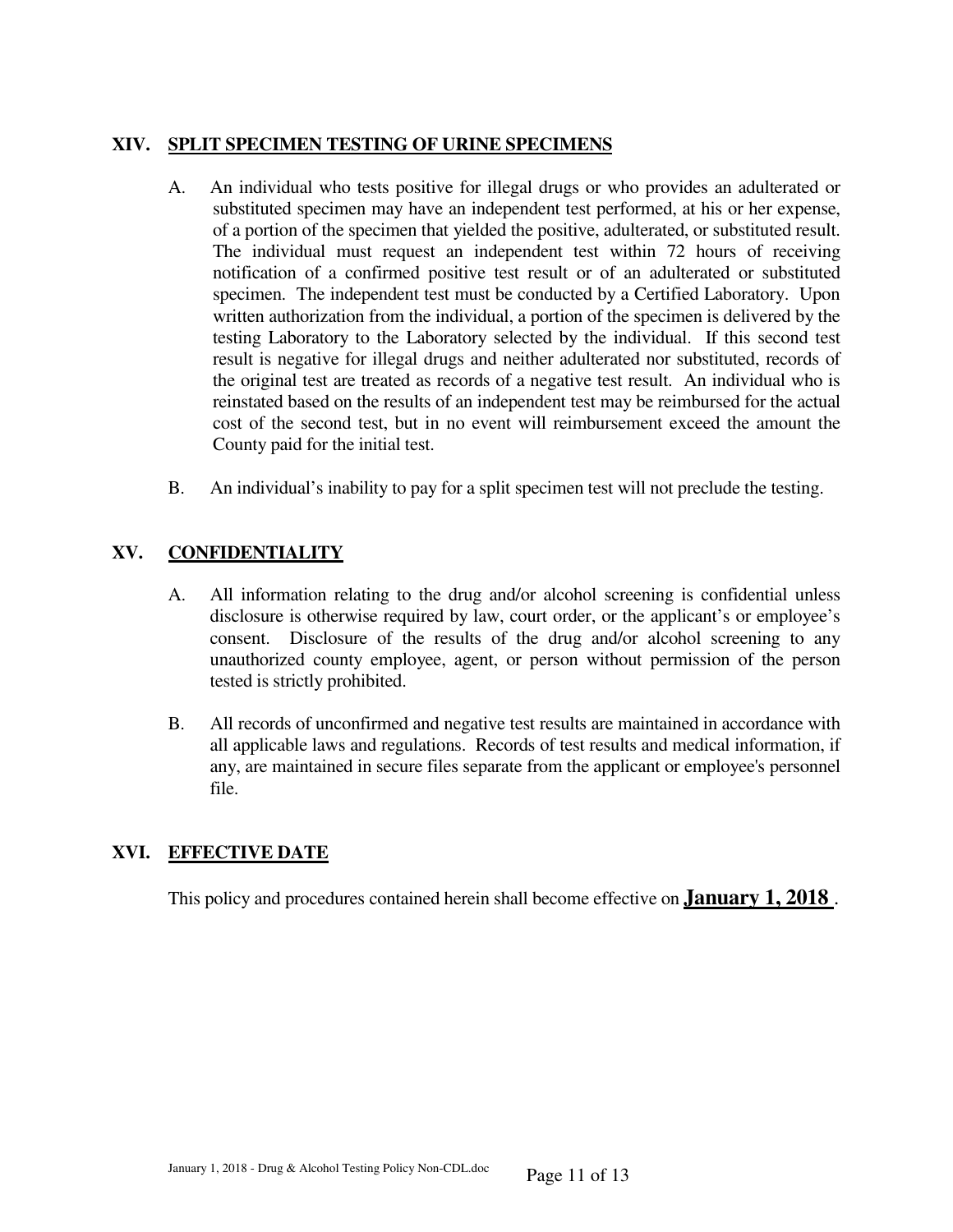## **HARRIS COUNTY AND HARRIS COUNTY FLOOD CONTROL DISTRICT DRUG AND ALCOHOL SCREENING POLICY**

# **CERTIFICATE OF RECEIPT**

I have received a copy of the Harris County and Harris County Flood Control District Drug and Alcohol Screening Policy and understand that this policy applies to me.

\_\_\_\_\_\_\_\_\_\_\_\_\_\_\_\_\_\_\_\_\_\_\_\_\_\_\_\_\_\_\_\_ \_\_\_\_\_\_\_\_\_\_\_\_\_\_\_\_\_

(Departments must maintain a copy in the employee's file)

Employee's Signature Date

\_\_\_\_\_\_\_\_\_\_\_\_\_\_\_\_\_\_\_\_\_\_\_\_\_\_\_\_\_\_ Print Name of Applicant or Employee

\_\_\_\_\_\_\_\_\_\_\_\_\_\_\_\_\_\_\_\_\_\_\_\_\_\_\_\_\_\_\_\_

Supervisor/Witness